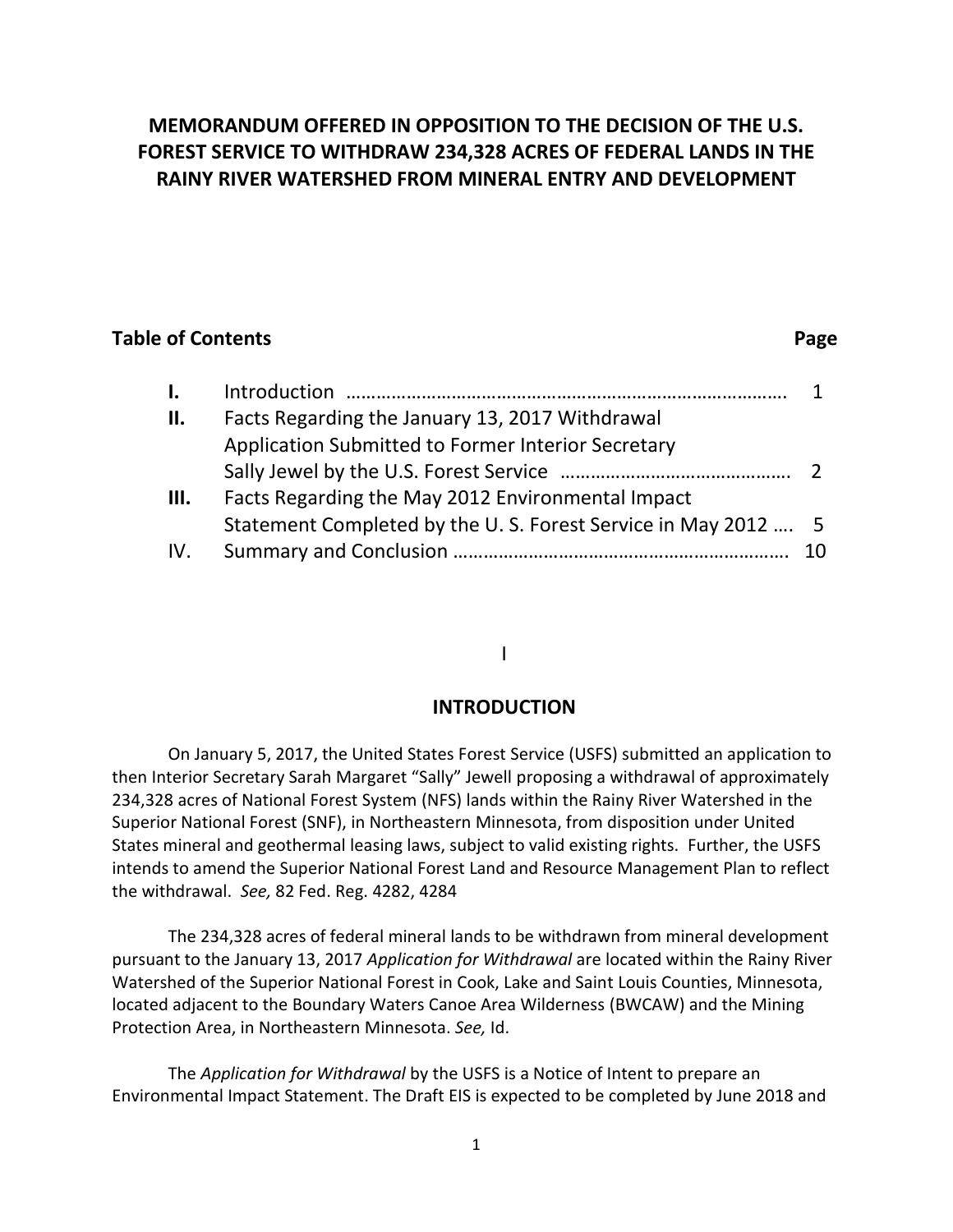the Final EIS is expected to be completed by January 2019. The preparation of an environmental impact statement, documenting the information and analysis is necessary to support a decision on withdrawal, and to support an amendment to the Superior National Forest Land and Resource Management Plan. The USFS acknowledged that its withdrawal application subjects the NFS lands to "temporary segregation for up to 2 years from entry under the United States mineral . . . leasing laws." *See,* Id.

This Memorandum is offered in opposition to the decision of the USFS to withdraw the NFS lands from mineral development for a 20-year term, and its refusal to renew two leases of federal mineral lands held by Twin Metals Minnesota (TMM). If the withdrawal application is not rescinded, it will stifle job creation and cause further harm to local economies and K-12 education in Minnesota.

II

## **FACTS REGARDING THE JANUARY 13, 2017 WITHDRAWAL APPLICATION SUBMITTED TO THEN INTERIOR SECRETARY SALLY JEWELL BY THE USFS**

On **April 15, 2015**, Congresswoman Betty McCollum (D-MN), responding to and on behalf of anti-mining activists, introduced the National Park and Wilderness Waters Protection Act (H.R. 1796). The Act would withdraw all federal lands in the Rainy River Watershed from the mining laws, the mineral leasing laws, and the laws governing the disposal of mineral materials, subject to valid existing rights. The Act also would impose additional restrictions on the issuance of any lease or permit for mineral related activities.

In a **February 2, 2016**, letter to the Secretaries of Agriculture and Interior and the Director of CEQ (Council on Environmental Quality), Congresswoman McCollum urged them "to immediately take action to protect two of America's natural treasures – the BWCAW and Voyageurs National Park." Specifically, Congresswoman McCollum requested the denial of TMM's requested lease renewals and administrative withdrawal of federal lands in the Rainy River Watershed of the Superior National Forest. (Thomas L. Tidwell (Chief/USFS) letter to Neil Korneze (Director, BLM) p. 19, December 14, 2016)

On **March 6, 2016**, in collusion with anti-mining activists, without notice or a hearing and contrary to the Minnesota Constitution and the laws of Minnesota, Governor Mark Dayton wrote Ian Duckworth, Chief Operating Officer, Twin Metals Minnesota:

> "Thank you for taking the time to meet with Commissioner Landwehr, [Minnesota Department of Natural Resources] our staff, and me on February 17, 2016, about Twin Metals' operations in northeastern Minnesota and its desire to access state land to advance its mining proposal.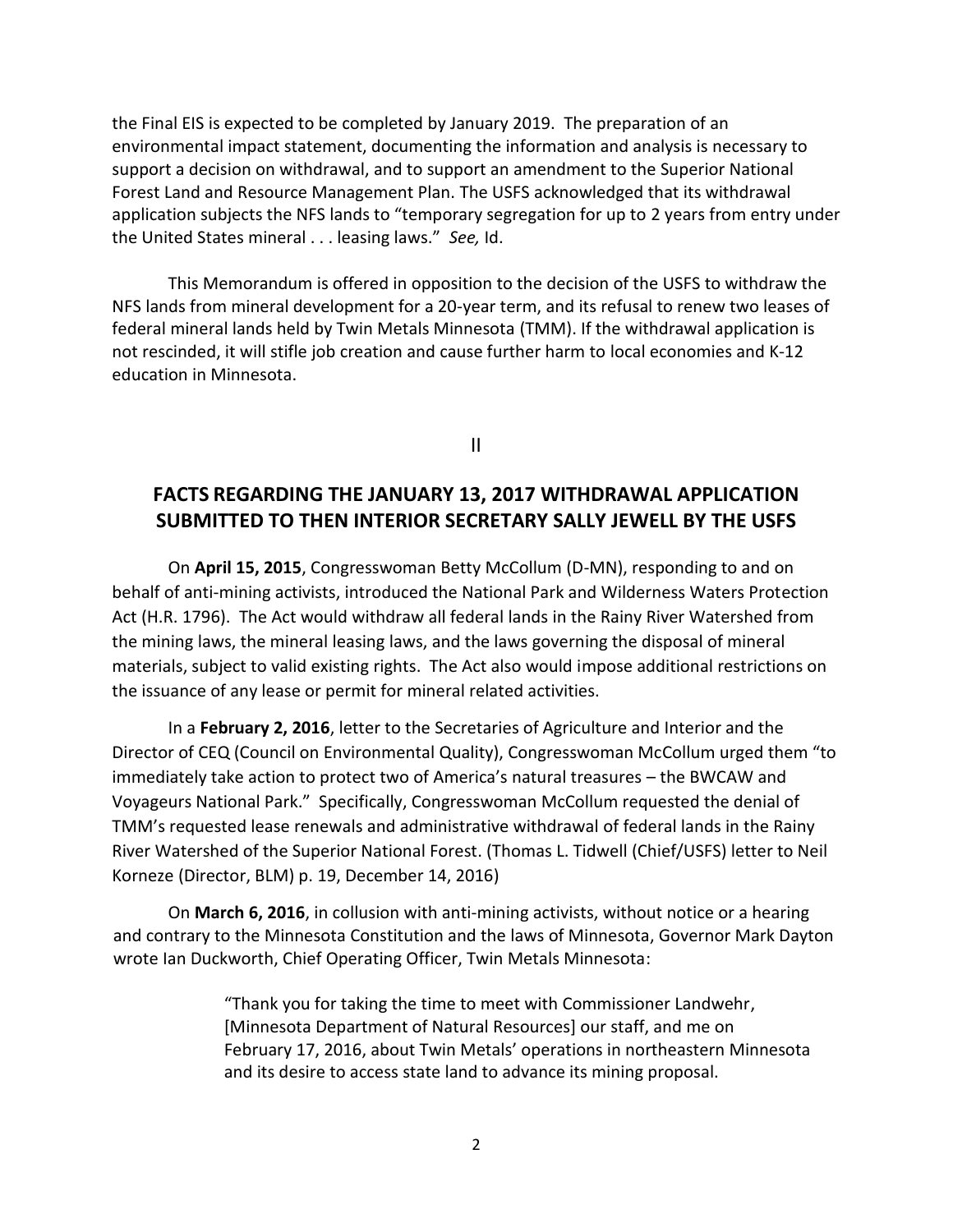"Last Monday morning, I called the Director of the Bureau of Land Management (BLM) to discuss the importance of the BWCAW to Minnesotans. I apprised the Director of my strong opposition to mining in close proximity to the BWCAW. I was informed that the BLM is in the process of making a determination pertaining to the renewal of Twin Metals' federal lease holdings. I believe that the BLM decision will offer further guidance on the future of mining in the area.

"In light of my concern about using state lands to advance mining operations in close proximity to the BWCAW and given the uncertainty surrounding Twin Metals' federal mineral leases, I wish to inform you that I have directed the [Minnesota] DNR not to authorize or enter into any new state access agreements or lease agreements for mining operations on those state lands." (cc: Commissioner Tom Landwehr, Department of Natural Resources).

In a **March 8, 2016** letter by Interior Department Solicitor Hilary C. Tompkins to BLM State Director Ms. Mouritsen, Ms. Tompkins instructed the Director that the BLM can deny renewal of Twin Metal's 1966 mineral leases, MNES-01352 and MNES-01353.

A **June 3, 2016** letter from BLM State Director Ms. Mouritsen, directed Ms. Atkinson, Regional Forester in Milwaukee, WI to do the following:

Dear Ms. Atkinson:

"As you know, the Bureau of Land management has been considering an application by Twin Metals Minnesota (TMM) to renew its two existing mining leases (MNES 1352 and MNES 1353. The USDA Forest Service is the surface management agency for the lands where these two leases are located, and the BLM has jurisdiction over the mineral rights.

"In processing the pending application, the BLM identified the need for a legal opinion to determine whether TMM has a non-discretionary right to renew the two leases. The Department of the Interior's Office of the Solicitor examined the issue and determined that TMM does not have a right to the automatic renewal of the leases; rather, the government has discretion to decide whether to grant or deny the application for renewal.

"In light of the legal determination that the government has discretion in granting or denying the TMM lease renewal application, . . . the BLM requests that the USDA Forest Service provide, in writing, a decision on whether it consents or does not consent to renewal of the leases."

On **June 13, 2016**, the United States Forest Service issued a media release, announcing a 30 day period for public input and that a listening session would be held in Duluth, MN on July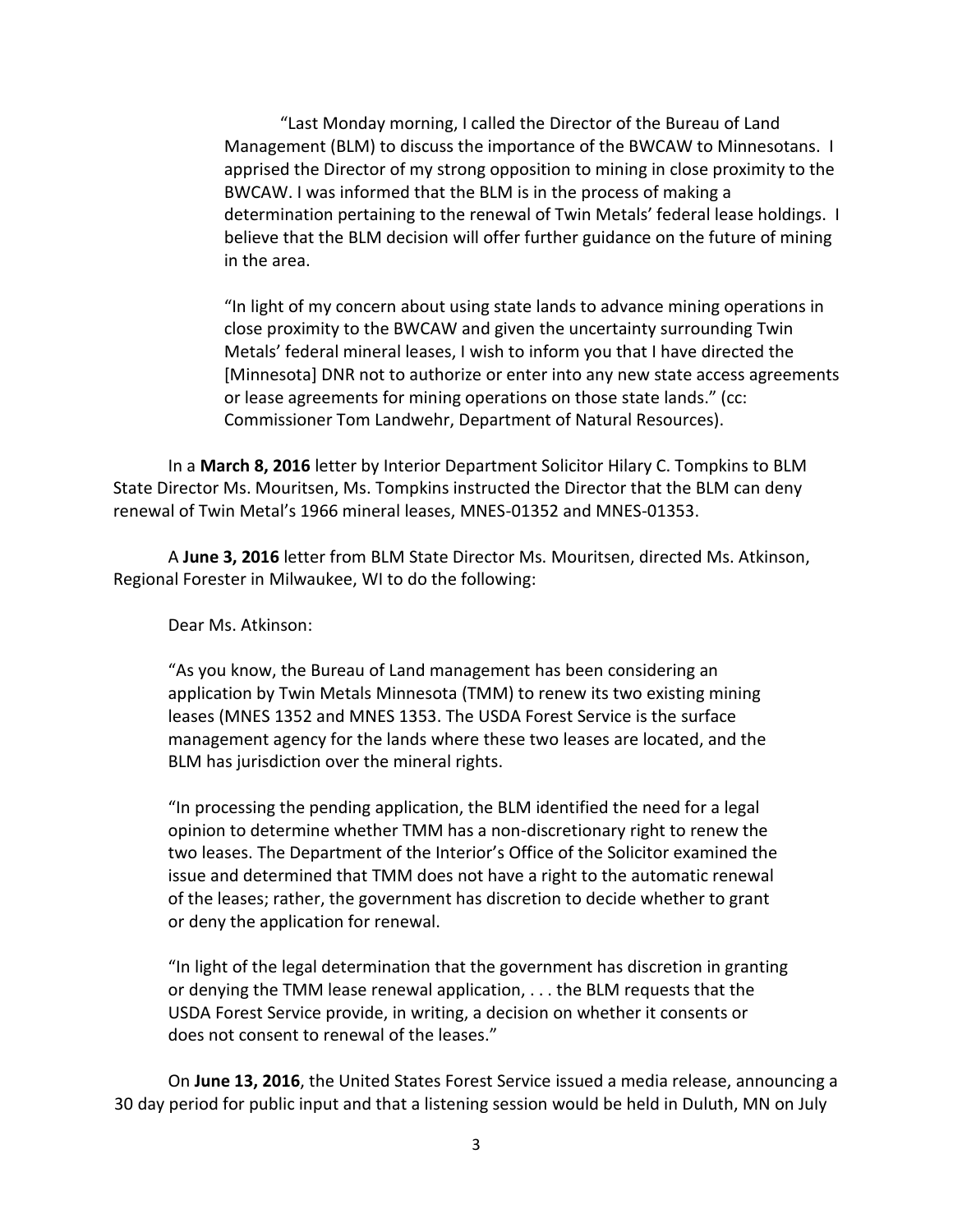12, 2016. After being publicly criticized for scheduling only one listening session in Duluth, a second listening session was held in Ely, MN on July 19, 2016.

On **September** 12, 2016, Twin Metals Minnesota filed a lawsuit in U.S. District Court in Minnesota to affirm and protect its federal mineral rights in Northeastern Minnesota. The lawsuit challenged the opinion by Interior Department Solicitor Hilary C. Tompkins that it can deny renewal of Twin Metal's federal mineral leases, MNES-01352 and MNES-01353.

On **December 14, 2016** Thomas L. Tidwell, Chief, United States Forest Service wrote Neil Kornze, Director, BLM, in Washington, DC:

"The [USFS] has considered the environmental conditions, nature and uses of the BWCAW by the public and tribes, economic benefits of mineral development and wilderness recreation, potential environmental consequences of mineral development on the leases, public opinion, rarity of copper-nickel sulfide ore mining in this region, and current laws and policy to inform the agency's decision.

Based on this analysis, I find unacceptable the inherent potential risk that development of a regionally-untested copper-nickel sulfide ore mine within the same Watershed as the BWCAW might cause serious and irreplaceable harm to this unique, iconic, and irreplaceable wilderness area. Therefore, the [USFS] does not consent to renewal of Preference Right leases MNES-01352 and MNES-01353. A summary of the basis for my decision follows."

In a **December 15, 2016** letter, Ms. Mouritsen, State Director, Eastern States Office, BLM advised Mr. Ian Duckworth, Twin Metals Chief Operating Officer, that, "I hereby reject the application for renewal of Preference Right Leases MNES 01352 and MNES 01353.

On **January 13, 2017**, the USFS published a Notice of intent in the Federal Register to prepare an environmental impact statement. A summary of the *Application for Withdrawal* submitted to Interior Secretary Sally Jewel, as published in the Federal Register, follows. 82 Fed. Reg. 4282, 4282

DEPARTMENT OF AGRICULTURE

Forest Service

Superior National Forest; Minnesota; Application for Withdrawal

Agency: Forest Service, USDA Action: Notice of intent to prepare an environmental impact statement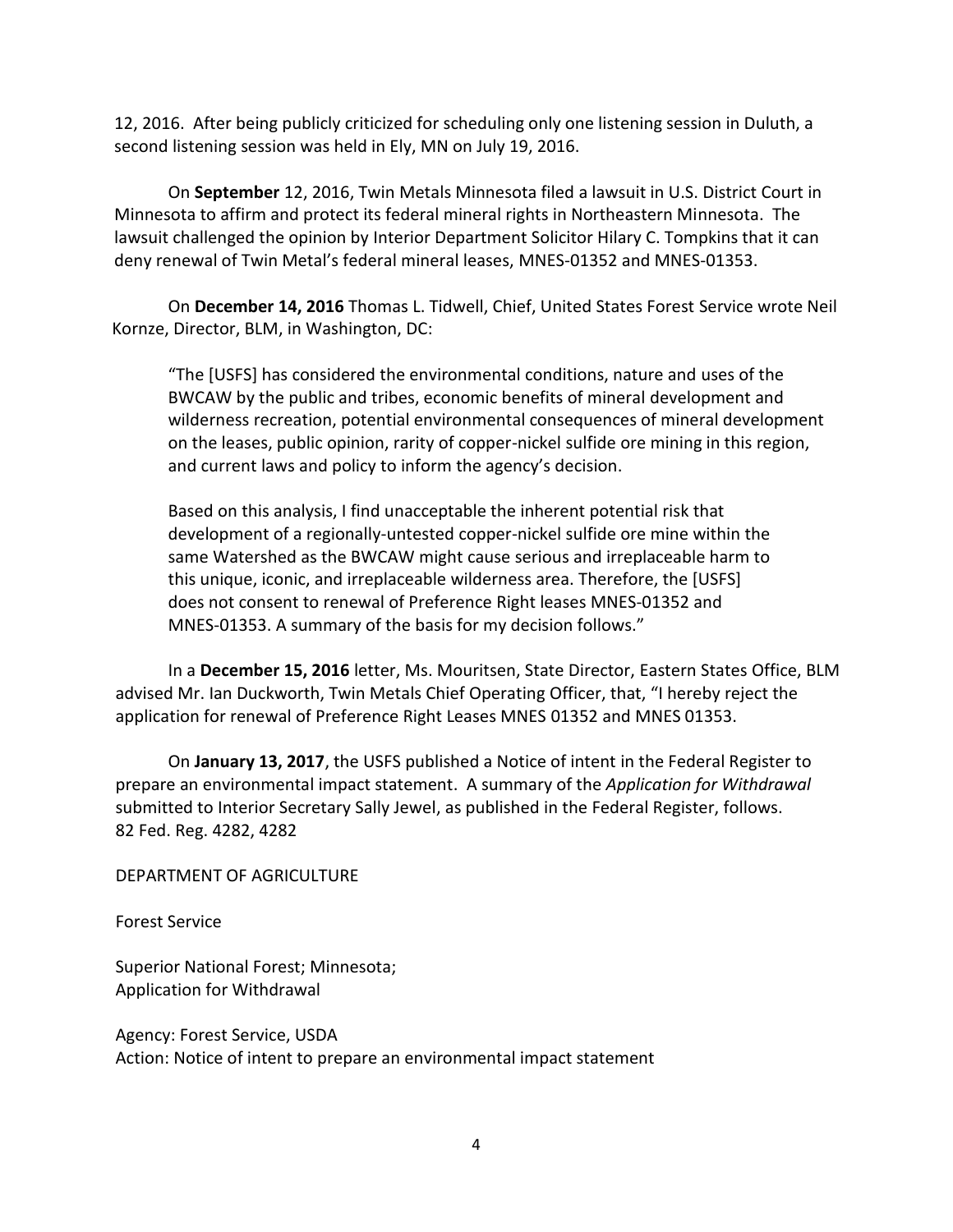- The USFS has submitted an application to the Secretary of Interior proposing a withdrawal of approximately 234,328 acres of National Forest System lands, for a 20 year term, within the Rainy River Watershed on the Superior National Forest from disposition under United States, mineral and geothermal leasing laws.
- **The purpose of the withdrawal request is protection of National Forest System lands located in the Rainy River Watershed** and preservation of National Forest System lands within the BWCAW, **from the potential adverse environmental impacts arising from exploration and development of Federally-owned minerals conducted pursuant to the Federal mineral leasing laws.** (emphasis provided)
- The proposal will include an amendment to the Superior National Forest Land and Resource Management Plan to reflect their withdrawal.
- The request subjects the NFS lands to temporary segregation for up to 2 years.
- The Notice of Intent initiates the scoping process, which guides the development of the EIS.
- A draft EIS is expected to be completed by January 2018 and the Final EIS by January 2019.

The decision made by the USFS during the last several weeks of the Obama administration, to prepare another EIS pertaining to the Rainy River Watershed of the Superior National Forest, will replicate an EIS completed in May 2012.

**III**

## **FACTS REGARDING THE MAY 2012 ENVIRONMENTAL IMPACT STATEMENT COMPLETED BY THE USFS/BLM UNDER THE OBAMA ADMINISTRATION**

A meeting was held in Duluth, MN in November, 2006, attended by David C. Oliver, then Project Manager and Senior Staff Geologist for Duluth Metals. Also attending the meeting was H. J. Sandri, then Duluth Metals President and CEO. Harry Noyes attended the meeting representing Encampment Resources. Others were present representing mining companies who had gathered to meet in the offices of the U. S. Forest Service in Duluth, MN with James Sanders, then District Forest Supervisor, Superior National Forest. Also attending the meeting was Frank Ongaro, representing the trade association, Mining Minnesota. (Mr. Oliver is presently a resident of Ely, MN and serves as an advisor to various mining companies) (Mr. Ongaro presently serves as the Executive Director of Mining Minnesota, headquartered in Duluth) (Mr. Noyes now resides in Colorado).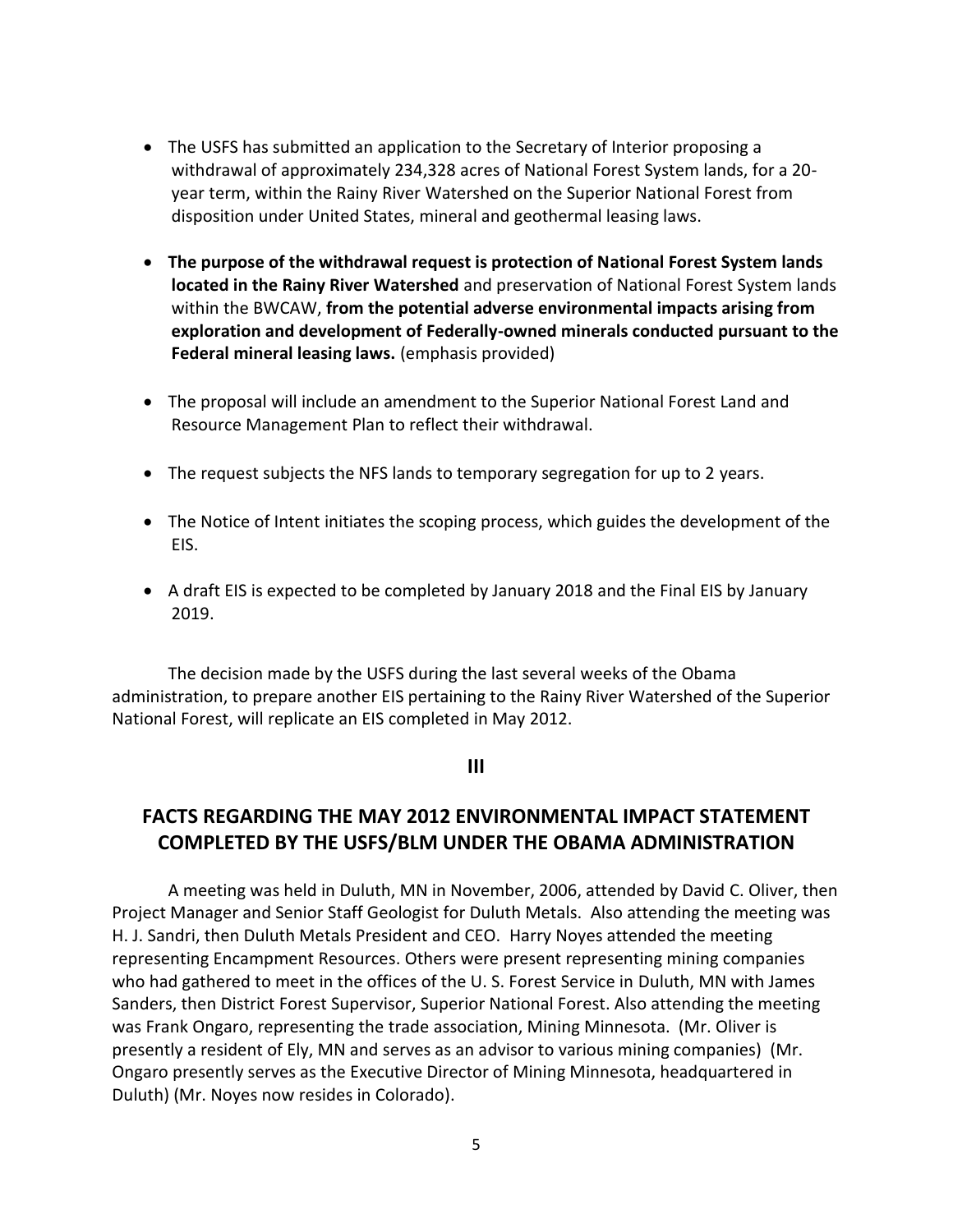The meeting was held in regard to requests by the mining companies to be issued prospecting permits for copper, nickel, platinum and related minerals in the Superior National Forest in Northeastern Minnesota. In recounting what was discussed at the meeting, Mr. Oliver recalls that James Sanders told those assembled that he had been contacted by an anti-mining environmental organization and was told that if the USFS moved forward supporting the issuance of prospecting permits without completing an EIS, that they intended to file a lawsuit. Further, Mr. Oliver recalls, Mr. Sanders told those assembled that he did not have the personnel nor funds available to complete an EIS.

The warning that a lawsuit would be brought against the U.S. Forest Service if an Environmental Impact Statement wasn't completed brought the intended result. Following the meeting in Duluth in November 2006, no prospecting permits were issued, the mineral lands were not opened for exploration and the Notice of Intent to complete an EIS was not published in the Federal Register until December 19, 2008 as required by 43 C.F.R. Sec. 2310.3-1(b)(1). (73 Fed. Reg. 77605).

Further, although 43 U.S.C. Sec 1714(b)(1) provides that National Forest System lands may be segregated from the operation of the mineral leasing laws for a maximum period of two years, the Final EIS was not published until May, 2012, approximately three and one-half years after the Notice of Intent was published in the Federal Register in December 2008. The USFS, failing to comply with 43 U.S.C. Sec. 1714(b)(1), extended the study beyond the two years authorized by the Code, which resulted in the wrongful imposition of a more than 5 year moratorium on mineral exploration on thousands of acres of federal mineral lands within the Rainy River Watershed of the Superior National Forest.

In September 2012, almost six years after the mining companies were told in November 2006 that no permits could be issued until the EIS was completed, the BLM finally issued 28 prospecting permits to DMC (USA) Corporation; Twin Metals Minnesota LLC; Lehmann Exploration Management Inc.; Encampment Resources, LLC; and Prime Meridian Resources Inc.

The 318 page *Environmental Impact Statement* published in May 2012 covered 38,545 acres of the Superior National Forest in Cook, Lake, St. Louis and Koochiching counties in Northeastern Minnesota. (*Final Environmental Impact Statement, Federal Hardrock Mineral Prospecting Permits, May 2012*). Excerpts taken from the 318 page EIS are presented below:

#### **Final Environmental Impact Statement, Federal Hardrock Mineral Prospecting Permits, May 2012**

Lead Agency USDA Forest Service

Cooperating Agencies The Bureau of Land Management Responsible Officials Tim Dabney, Acting Forest Supervisor 8901 Grand Avenue Place Duluth, MN 55808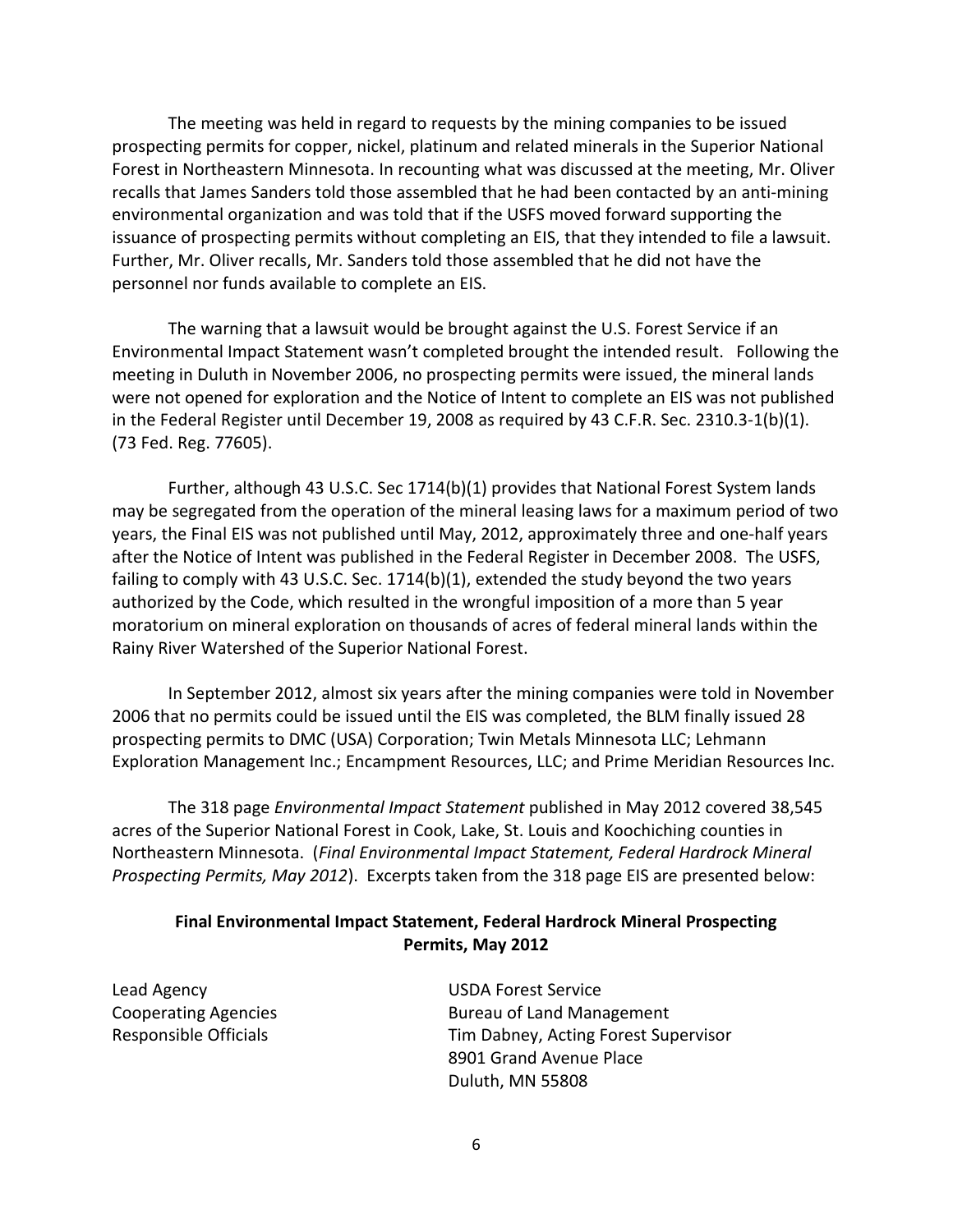Steven Wells, Deputy State Director 8901 East Wisconsin Avenue, Suite 200 Milwaukee, WI

#### A. **"Abstract"**

The BLM proposes to issue 29 prospecting permits." "Recommendations from the Forest Service on conditions of approval for operating plans will be provided." "These actions are needed because the federal agencies are mandated by Federal law and mineral regulations to facilitate access to federally held mineral resources to continue to meet the nation's demand for mineral commodities."

"The Final Environmental Impact Statement (FEIS) includes analysis of projected impacts derived from potential prospecting permit applications and operating plans. This Forest-wide analysis will be considered for use in analysis by the Forest Service and BLM if and as future proposals are received."

B. **"Summary"** "The presence and abundances of minerals in northeastern Minnesota such as iron ores has been known and mined for well over 120 years and has played a pivotal role in the development of local communities in the region." "Exploration for hardrock minerals has occurred since 1948 on the SNF (Miller 2002). Exploratory drilling, such as is considered in the proposed prospecting permits and operating plans, is used to determine the extent and location of ore bodies.

C. **"Purpose and Need for Action"** "The purpose of the agencies' actions is to facilitate exploration for various mineral resources in an environmentally sound manner. The proposed action responds to the federal government's overall policy to foster and encourage the development of economically sound and stable industries, in the orderly and economic development of domestic resources to help assure satisfaction of industrial, security and environmental needs (Mining and Minerals Policy Act of 1970)."

"The proposed action responds to the overall guidance of the Superior National Forest Plan to ensure that the exploration of federal hardrock mineral resources is conducted in an environmentally sound manner (Forest Plan D-MN-2, page 2-9) and in compliance with the stipulations on the permits and operating plans."

**"This project will analyze both the potential effects of 29 permit applications currently under consideration, and the potential impact of mineral prospecting activity Forest-wide in about a twenty year time frame."** (Emphasis provided)

D. **"Decisions to be Made"** "The Forest Service is the lead agency for this EIS and the BLM is a cooperating agency. As a cooperating agency, the BLM will adopt the FEIS to support their own Record of Decision (ROD)."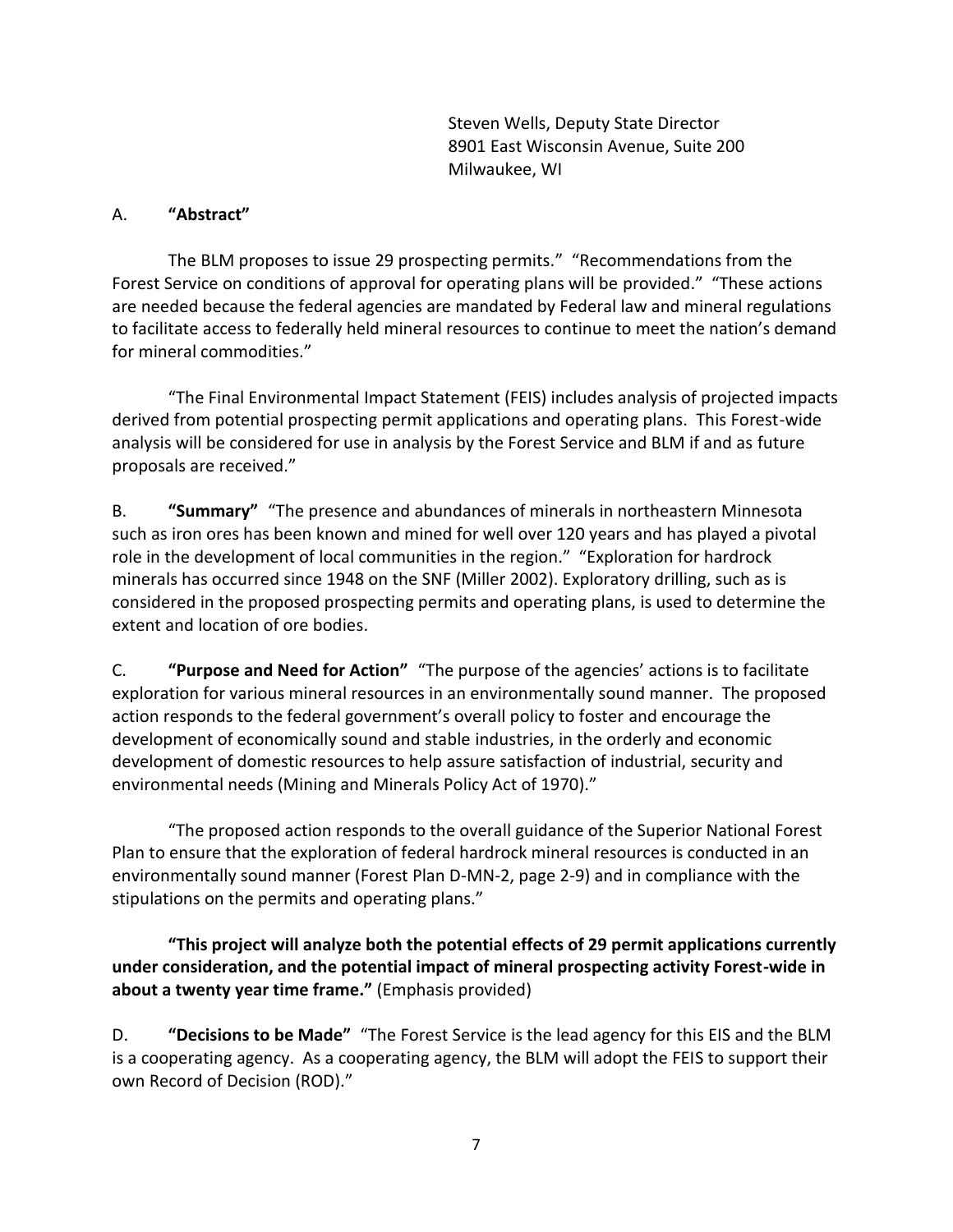"The responsible official for the BLM, the Eastern States Deputy State Director, will decide the following in a Record of Decision: Whether or not to approve 29 federal hardrock mineral prospecting permits with the associated stipulations."

## E. **"U.S. Forest Service Record of Decision (ROD)"**

"Background Information " "There are a number of laws that guide the overall Forest Service mission to sustain the health, diversity, and productivity of the Nation's forests and grasslands to meet the needs of present and future generations."" "These laws include the Organic Administration Act (Act of June 4, 1897) that set aside and reserved national forests to furnish a continuous supply of timber for the use and necessities of citizens of the United States' and provided for mineral exploration within the national forest reserves; the Multiple Use Sustained Yield act of 1960 that states the national forests shall be administered for a variety of uses including timber watershed and wildlife and fish purposes, and . . . .;" "and the National Forest Management Act of 1976 that states the national forests shall be administered for a variety of uses on a sustained basis to ensure in perpetuity a continuous supply of goods and services to the American people. The Mining and Minerals Policy Act of 1970 states the following:"

"The congress declares that it is the continuing policy of the Federal Government in the national interest to foster and encourage private enterprise in

- (1) The development of economically sound and stable domestic mining, minerals, metal and mineral reclamation industries,
- (2) The orderly and economic development of domestic mineral resources, reserves, and reclamation of metals and minerals to help assure satisfaction of industrial, security and environmental needs."

"Forest Service Manual 2802 on Minerals Management states it is an agency objective to:

Ensure that exploration, development, and production of mineral and energy resources are conducted in an environmentally sound manner and that these activities are integrated with the planning and management of other National Forest Resources."

"The Superior National Forest Land and Resource Management Plan (Forest Plan), approved in 2004, embodies not only the provisions of the National Forest Management Act and regulations on Forest Plan implementation , but these other laws as well."

F. **"Decision Summary"** *"This Record of Decision (ROD) documents my [Timothy Dabney, Acting Forest Supervisor, Superior National Forest] decision to implement Alternative 4 from the Final Environmental Impact Statement (FEIS) for the Federal Hardrock Minerals Prospecting Permits Project which gives Forest Service consent to the BLM issuing 29 prospecting permits,*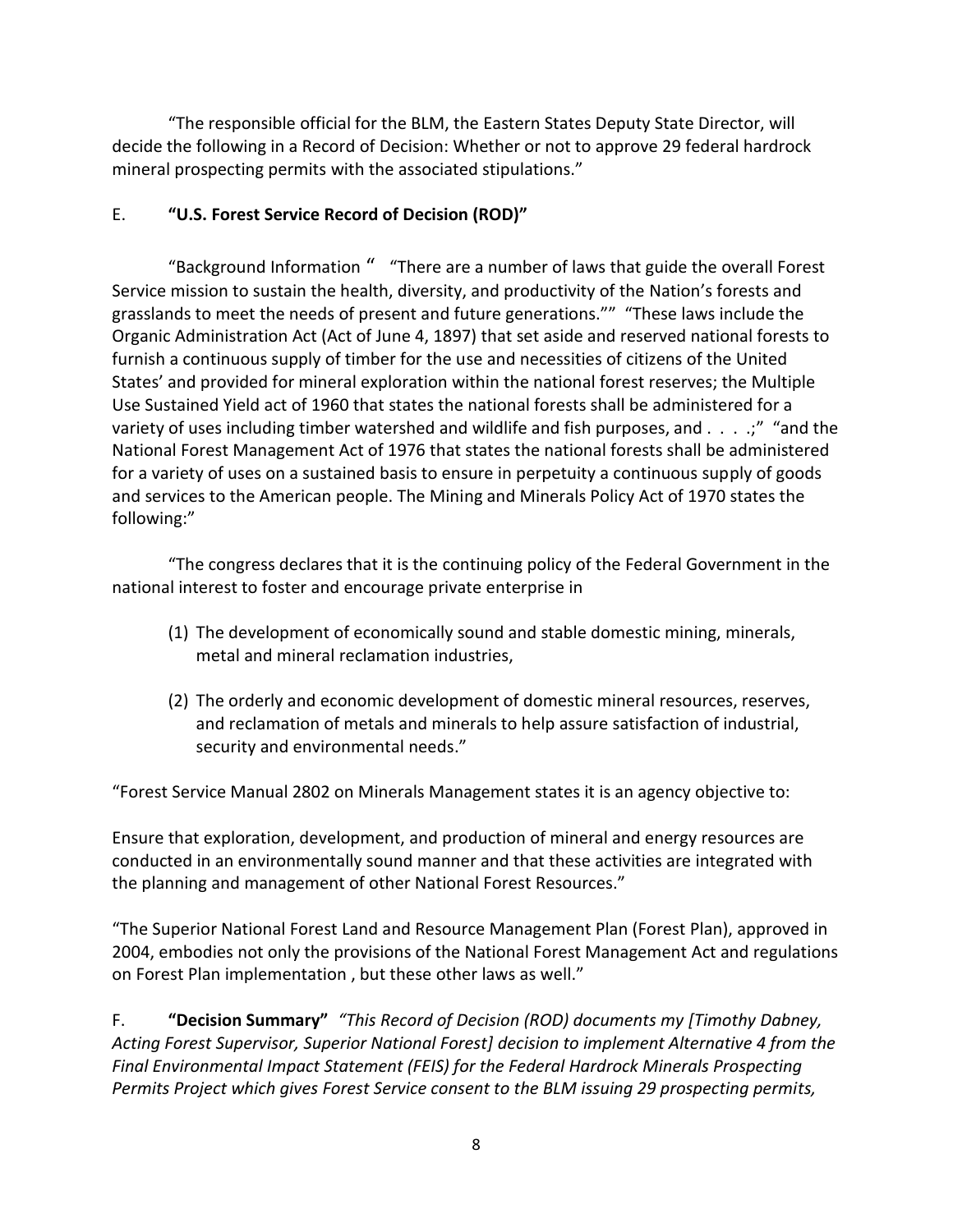*and identifies stipulations for use and protection of the national forest system lands involved.*  (Emphasis provided)I selected Alternative 4 because it best addresses the balance between resource use and resource protection and responds to the noise issue analyzed in the FEIS and other concerns raised in public comment."

#### G. **Bureau of Land Management Record of Decision**

"Rationale:" "Factors considered in this decision include:"

- 1) "The Federal government has a policy of fostering and encouraging private enterprise in the development of a stable domestic minerals industry and the orderly and economic development of domestic resources."
- 2) "The BLM has a minerals policy that "except for Congressional withdrawals, public lands shall remain open and available for mineral exploration and development unless withdrawal or other administrative action is clearly justified in the national interest.""
- 3. "The Forest Service has a program policy for minerals management that states "the availability of minerals and energy resources within the National Forests and Grasslands significantly affects the development, economic growth and defense of the Nation. The mission of the Forest Service in relation to minerals management is to encourage, facilitate and administer the orderly exploration, development, and production of mineral and energy resources on National Forest System lands to help meet the present and future needs of the Nation." "
- 4. **"Minerals exploration may be conducted in an environmentally sound manner with the application of stipulations shown in the Forest Service ROD, . . . along with State of Minnesota rules for exploratory drilling. Therefore, the decision to issue the permits, subject to the prospecting permit stipulations (Forest Service ROD), . . . will not result in any undue or unnecessary environmental degradation."** (Emphasis provided)

## H. **Bureau of Land Management Decision**

"Selected Alternative" "Alternative 4" "The SFN [sic?] based its consent decision on the implementation of Alternative 4. This alternative best meets the goals of fostering and encouraging mineral exploration, in an environmentally sound manner, and best responds to issues raised by the public, state, tribal and local governments. Alternative 4 would reduce impacts to the greatest degree of all the action alternatives for the Boundary Waters Canoe Area Wilderness (BWCAW) for drill sites located near the wilderness by requiring maximum limits for sound levels reaching the wilderness."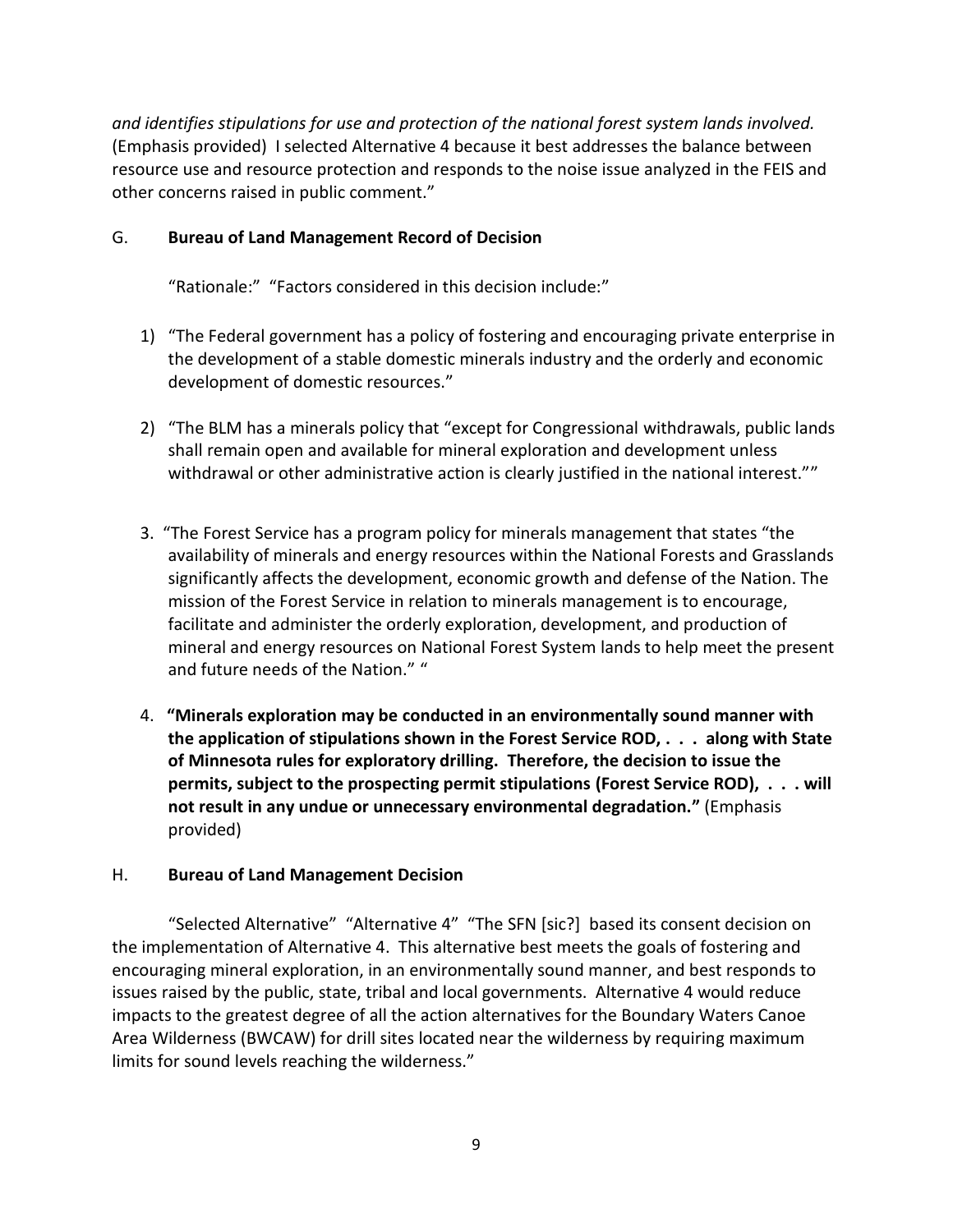"Alternative 4" *"The BLM will issue 28 prospecting permits and reject 1 overlapping prospecting permit application (MNES-054233), . . . . The issuance of the prospecting permits is in accordance with the Forest Service ROD for the Federal Hardrock Minerals Prospecting Permits FEIS signed May 18, 2012. The 28 prospecting permits will cover approximately 38,545 acres of the Superior National Forest in northeastern Minnesota and include stipulations for use and protection of the NFS lands involved." (*Authorized Officer, Dr. John G. Lyon, State Director, BLM Eastern States, September 20, 2012)

**IV**

#### **SUMMARY AND CONCLUSIONS**

In April 2015, collaborating with anti-mining activists, Minnesota Fourth District Congresswoman Betty McCollum (D-MN) introduced a bill to ban mining on all federal lands within the Rainy River Watershed in the Superior National Forest. In March 2016, Minnesota Governor Mark Dayton, in collusion with the anti-mining activists, directed the Minnesota DNR not to authorize or enter into any new state access agreements on state lands in the Rainy River Watershed of the Superior National Forest. Governor Dayton's unlawful directive prohibits mineral development on approximately 147,600 acres of state owned lands. The 147,600 acres include 95,000 acres of Minnesota Public School Trust Lands. These lands are owned by the state in trust for all public schools of Minnesota. Revenues generated from school trust lands are credited to the permanent school fund managed by the State Board of Investment including royalty payments. The Governor's wrongful and unlawful directive prohibiting mineral entry and development on School Trust Lands will deny Minnesota schools of millions of dollars of revenues to operate and maintain the public schools.

Following a well-orchestrated, pre-conceived plan, only two days after Governor Dayton's unlawful directive was issued to the Minnesota DNR, the Interior Departments' Solicitor instructed the BLM state director that the BLM could deny renewal of Twin Metals Minnesota mineral leases. Finally, In December 2016, the BLM notified Twin Metals Minnesota that it would not renew its leases.

In January 2017 the USFS submitted an Application to the Secretary of Interior proposing a withdrawal, for a 20-year term of approximately 234,328 acres of National Forest System lands, within the Rainy River Watershed on the Superior National Forest and published a Notice of Intent in the Federal Register of its intent to prepare an Environmental Impact Statement. The decision made by the USFS to prepare an EIS was made by the previous administration, just 7 days before the Trump administration took office. The decision by the USFS to prepare an EIS will replicate the EIS completed by the USFS in May 2012 and prohibit mineral development on all federal lands within the Rainy River Watershed for at least 2 years, i.e., until at least 2019; and the cost of the aforementioned study will be borne by the taxpayers.